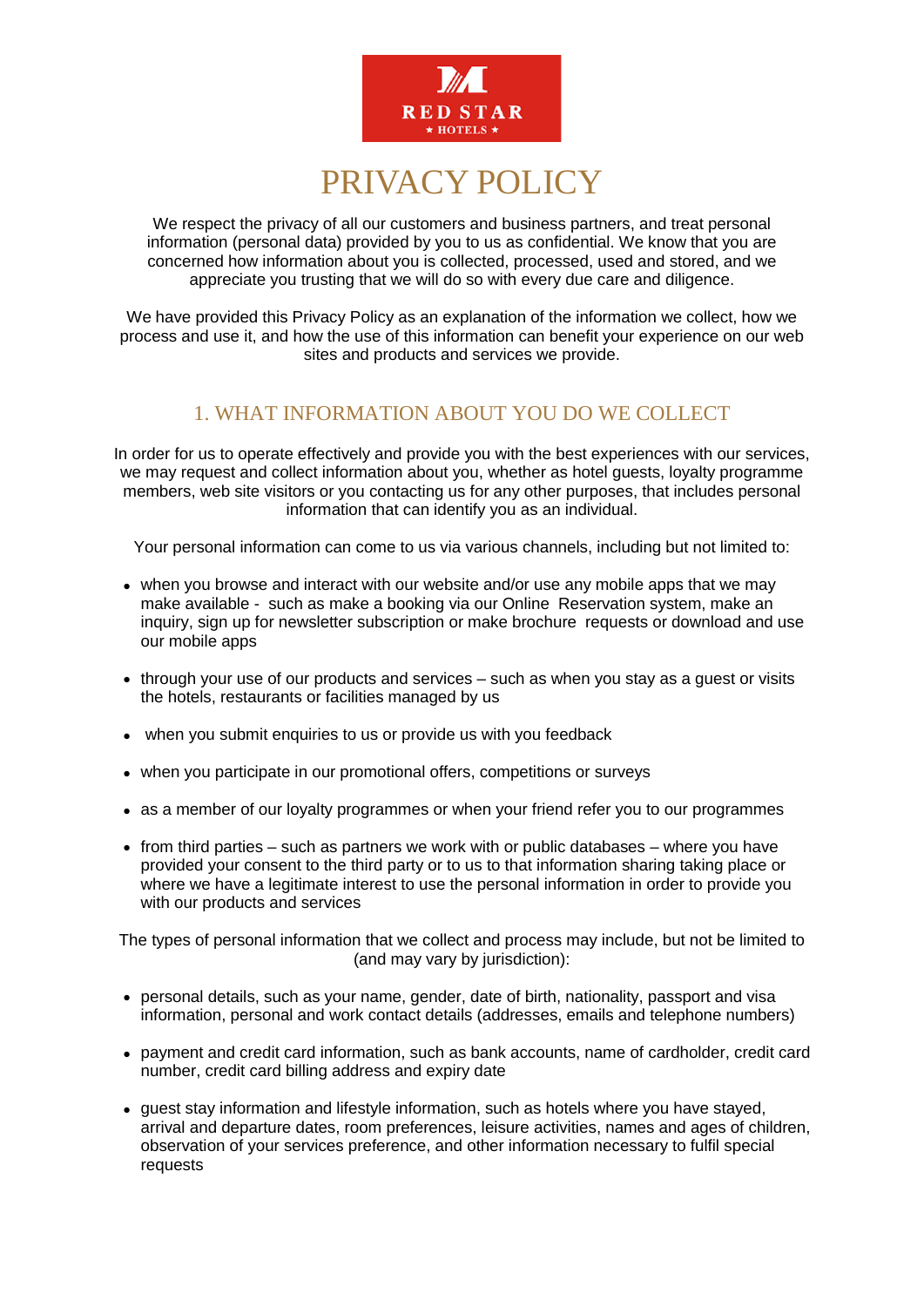

- information, feedback or content you provide regarding your interests and preferences
- loyalty program member information, online account details, profile or password details
- information from our security systems such as from our closed circuit television system, card key, internet login and firewalls
- information relating to your use and interaction with our website and mobile apps

Some of the personal information which you provide to us are considered "sensitive personal information" under the privacy and data protection laws in specific jurisdiction – such as personal information from which we can determine or infer an individual's racial or ethnic origin, health or biometric data. We only process sensitive personal information in such jurisdiction if and to the extent permitted or required by applicable law.

Except where required by local laws, we do not knowingly collect personal information from our websites from any children or minors. As a parent or legal guardian, please do not allow your children or minors to submit personal information without your permission.

We may also collect non-personally identifiable information about you, such as internet log information or visitor behaviour patterns when you visit our websites on your use of our websites, communication preferences, travel habits, aggregated data relative to your stays, and responses to promotional offers and surveys. Please also refer to our Cookies policy.

# 2. HOW WE PROCESS AND USE YOUR INFORMATION

We may collect, process and/or use the personal information which we collect in order to:

- deliver our products and services to you such as completing your reservations, sending you reservation confirmations, supplying the purchased goods and services, registering you for program membership, fulfilling a request for information, customising our services to your preferences, earning and redeeming rewards, keeping proper records of your transactions with us
- communicate and provide marketing and promotion to you such as sending you information and updates on our products and services and other products and services that we think may be of interests to you, including latest promotions, competitions, joint- and cross promotions with our business partners, response to enquiries, to send you important information regarding our website, changes to our terms, conditions and policies
- develop and improve our services to you such as performing market research, analytics and/or profiling, developing new products and services, improve the effectiveness of our website, your hotel experience, our various types of communications, advertising campaigns, and promotional activities
- work and cooperate with third party parties to deliver our products and services to you such as travel agents, group travel organisation, or anyone involved in the process of making your travel arrangements, credit card companies, airline operators and third party loyalty programs
- maintain your safety and security as well as that of other guests and personnel such as to make proper identification and verification in processing of transaction, implement security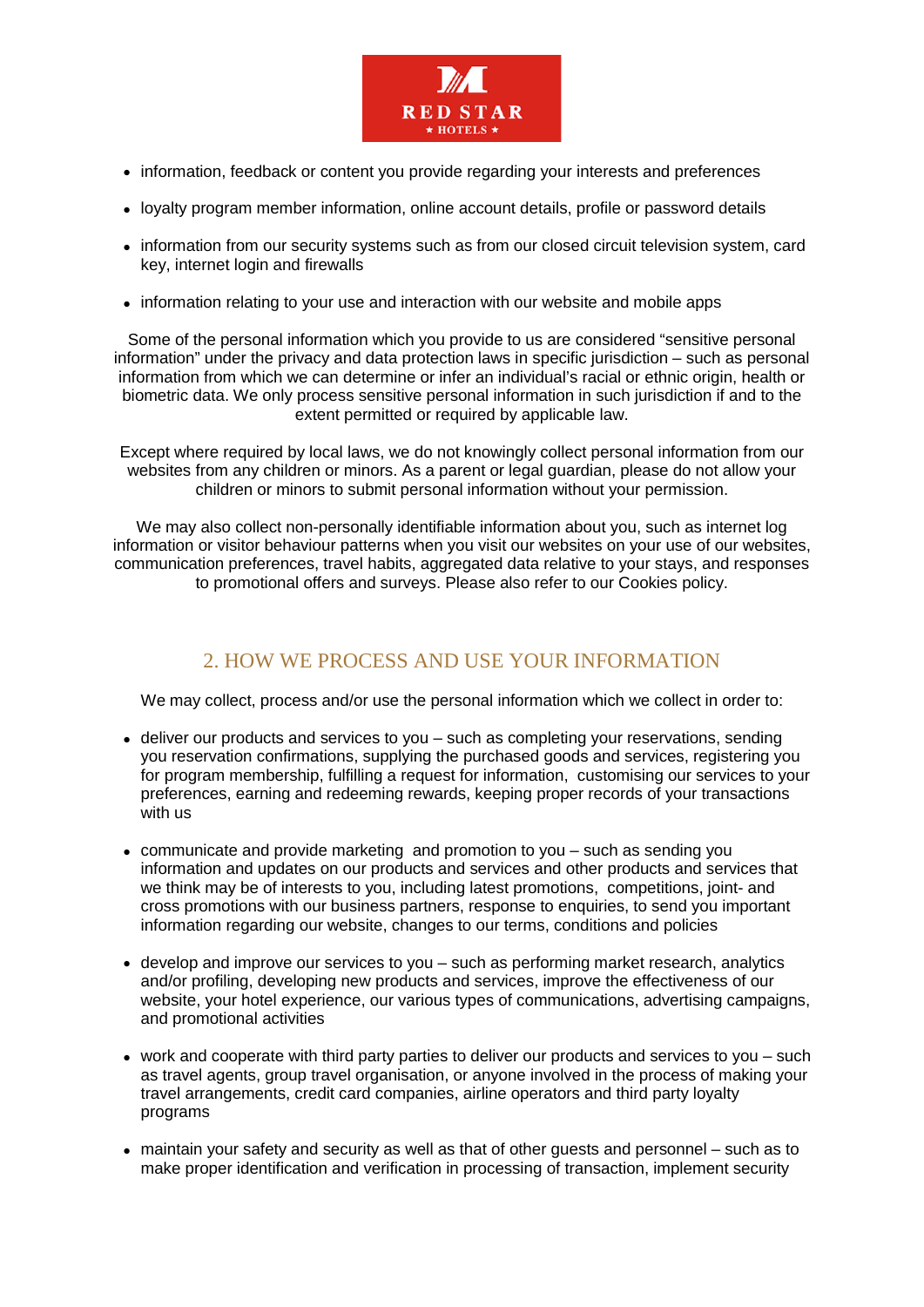

surveillance and access controls when you visit or stay at our hotels, and administer general record keeping

- meet applicable legal and regulatory requirements
- use it in other ways as required or permitted by law or with your consent

We will only collect, process and/or use the personal information where we are satisfied that we have an appropriate legal basis to do so. This may be because (i) you have provided your consent, (ii) our use of information is necessary for providing the products and/or services you have requested, (iii) our use of your information is in our legitimate interest as a commercial organisation, such as to operate and improve our services (including for profiling and targeted advertising) and in a way proportionate and respects your privacy rights, and/or (iv) necessary compliance with applicable laws, regulations, court orders or other legal process.

#### 3. KEEPING AND SAFEGUARDING OF PERSONAL INFORMATION

To the extent permissible by applicable law, we generally only keep your information for as long as is reasonably required for:

- the purposes for which that personal information was provided
- ongoing business need, including record keeping, fraud prevention, or if we reasonably believe there is a prospect of litigation
- as necessary to meet legal, regulatory, tax or accounting needs

We take reasonable steps to safely and securely delete, dispose of, anonymise and/or block personal information when we no longer need it.

**Information security:** We endeavour to protect your personal information we maintain and have implemented reasonable technical, organisational and administrative measures to keep your personal information safe and secure and to protect it against accidental, unlawful or unauthorized destruction, loss, alteration, access, disclosure or use. We will review, monitor and update these security measures to meet our business needs, changes in technology and regulatory requirements.

**Information transfer overseas:** We do business globally. In order for us to operate effectively and provide you with the best experiences with our services, we may centralise certain aspects of our information processing activities and may have databases in different countries (some of which are operated by our local group company and some of which are operated by third parties on our behalf). We may therefore have to share and transfer your personal information from one country to another, or even across multiple jurisdictions, such as:

- in or to Australia where our corporate office is located
- in those countries in which we manage and operate hotels, residences, sales or representative offices
- in those countries where our third party suppliers and/or services providers, agents, advisors or consultants are located

Your personal information may therefore be subject to privacy laws that are different from those in the country where the personal information is collected or those in your country of residences. We will endeavour that the transfer of your personal information is carried out in accordance with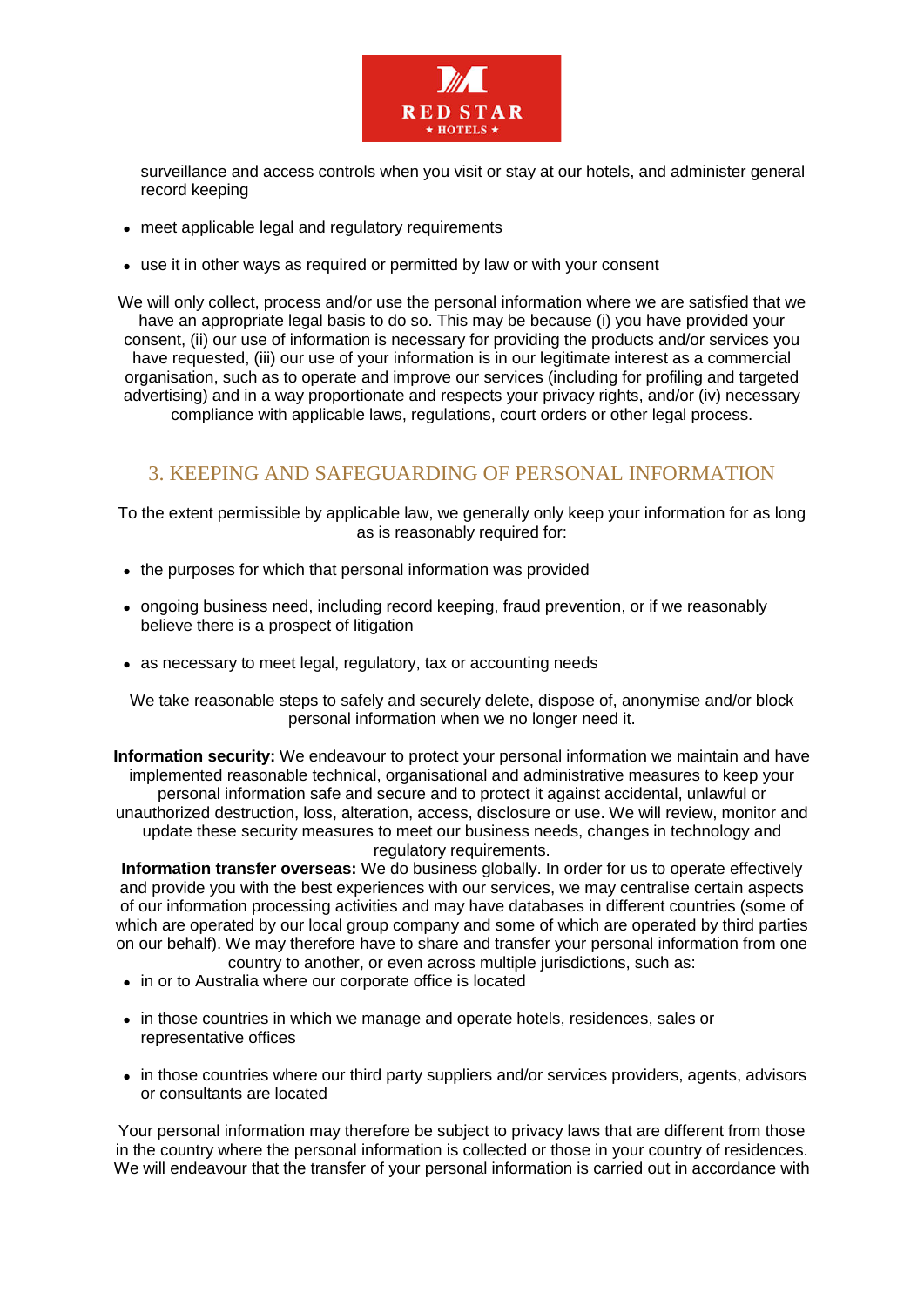

applicable privacy laws and that appropriate technical, organisation and administrative measures are in place for its safeguard.

**Information sharing**: Insofar as reasonably necessary for us in delivering our products and services to you and for the purposes set out in this Privacy Policy, we may share your personal information with the below parties. The specific kind of information we share will depend on your activities with us and only to the extent as required or permitted by law, and/or with your consent.

- Our group entities, hotels and residences managed and operated by us
- Our business partners and third parties involved in the delivery of our products and services to you – including those involved in a sale of all or part of our business operations or assets and those for business, operational and general administration
- Our marketing and advertisement partners
- Third party services providers which process data (including personal information) for us, based on our instructions and in compliance with our Privacy Policy and any other appropriate confidentiality and security measures
- Our agents, advisors, consultants, other third party suppliers and/or services providers to assist us to operate effectively and provide you with the best experiences with our services
- Other third parties when we have your consent or are otherwise permitted by law to do so

**Information processing by third parties:** Like most international hotel brands, we may outsource the processing of certain functions and/or information to third parties, which may be located in countries other than the country where your information is collected or your country of residences. We may also engage market research firms to assist us in contacting our guests for the purpose of market research and quality assurance. When we do outsource the processing of your personal information to third parties or provide your personal information to third-party services providers, we oblige those third parties to protect your personal information with appropriate security measures.

#### 4. YOU CONTROL YOUR PERSONAL INFORMATION

You may always choose what personal information (if any) you wish to provide to us. Please note, however, some of our products and services to you may be affected if you choose not to provide certain details, for example, we cannot reply to you without a name or contact details.

If you provide us with your contact details (e.g. postal address, email address, telephone number or fax number), we may contact you to let you know about the products, services, promotions and events offered that we think you may be interested in. You can always choose whether or not to receive any or all of these communications by contacting us as described in Section 6 below. In addition to you agreeing to this Privacy Policy, we may also ask you to give us a separate consent before we send you with these information or indicate how you would like to receive any communication (e.g. via email or regular mail). After you have indicated your preferences, you can always change them.

You may be aware that the European Union General Data Protection Regulation gives certain rights to individuals in relation to their personal information - including the right of access to the personal information we hold about them, right of rectification, right to erasure, right to restrict data processing, right to object to processing, right to data portability, right to complain to a supervisory authority, and right to withdraw consent.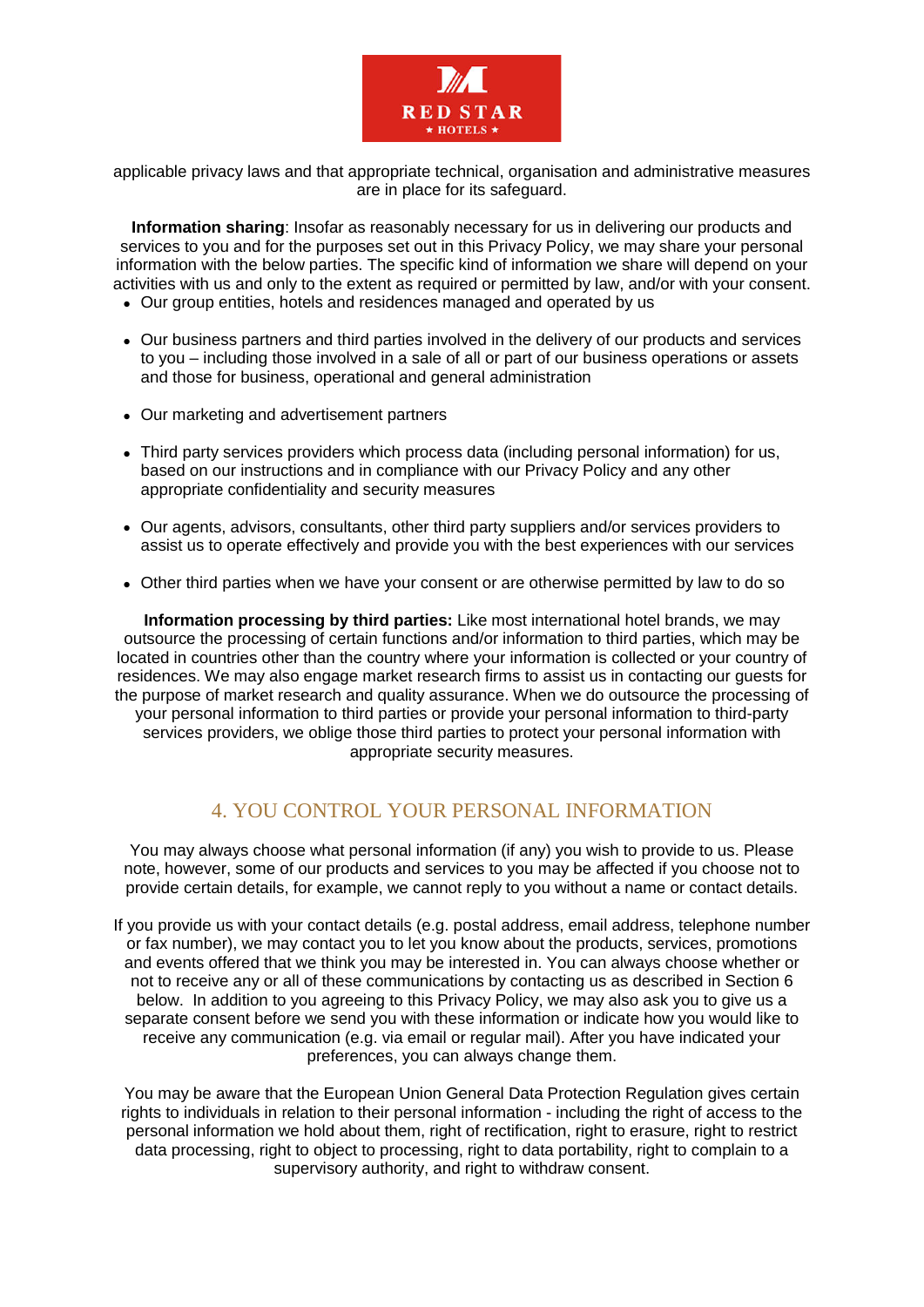

If you wish to exercise any of your rights in relation to your personal information, please contact us as described in Section 6 below.

#### 5. OTHER RELEVANT INFORMATION

**Cookies:** To enhance your experience on our web site, some of our web pages may use "cookies." Cookies are text files that we place in your computer's browser to store your preferences. Cookies, by themselves, do not tell us your e-mail address or other personallyidentifiable information unless you choose to provide this information to us by, for example, registering for one of our services. However, once you choose to furnish the site with your personal information, this information may be linked to the data stored in the cookie. We use cookies to understand site usage and to improve the content and offerings on our sites. For example, we may use cookies to personalize your experience at our web pages (such as to recognize you by name when you return to our site), save your username and/or password in password-protected areas, and to offer you products, programs, or services. Please refer to our Cookies Policy.

**Links to other websites:** For your convenience and information, we provide links to external third party websites, including web sites owned or controlled by independent franchisees, third party owners of hotel, resort, interval ownership, or residence properties that may use our brand name(s), or web sites not controlled or authorized by us. The linking of external third party websites to this website does not indicate any association with or endorsement from us. We cannot always ensure, and are not responsible or liable for, any content of these external third party websites, including, but not limited to, any advertising claims or marketing practices. Please note this Privacy Policy is limited to our own information collection practices. We strongly recommend that you read the separate privacy and security policies and the information collection practices of any external third party website before providing any personal information while accessing those websites.

# 6. HOW TO CONTACT US

For any questions, concerns or requests regarding this Privacy Policy or our information collection practices, please contact us by email at reservations@redstarhotelswestryde.com.au or by post to: Red Star Hotels West Ryde 1188 Victoria Road, West Ryde, NSW 2114 Australia.

# 7. ABOUT THIS PRIVACY POLICY

This Privacy Policy may be applied to personal information processing activities globally. The processing activities may be more limited in some jurisdictions due to the restrictions of their laws. For example, the laws of a particular country may limit the types of personal information we can collect or the manner in which we process that personal information. In those instances, we may adjust our internal policies and/or practices to adapt to the requirements of local law.

This Privacy Policy is effective from 1 Aug 2018. From time to time, we may have to update, change, modify or amend this Privacy Policy. Subject to any applicable legal requirements to provide additional notice, when we make material changes to this Privacy Policy, we will provide you with notice as appropriate under the circumstances such as through our website or by sending you an email.